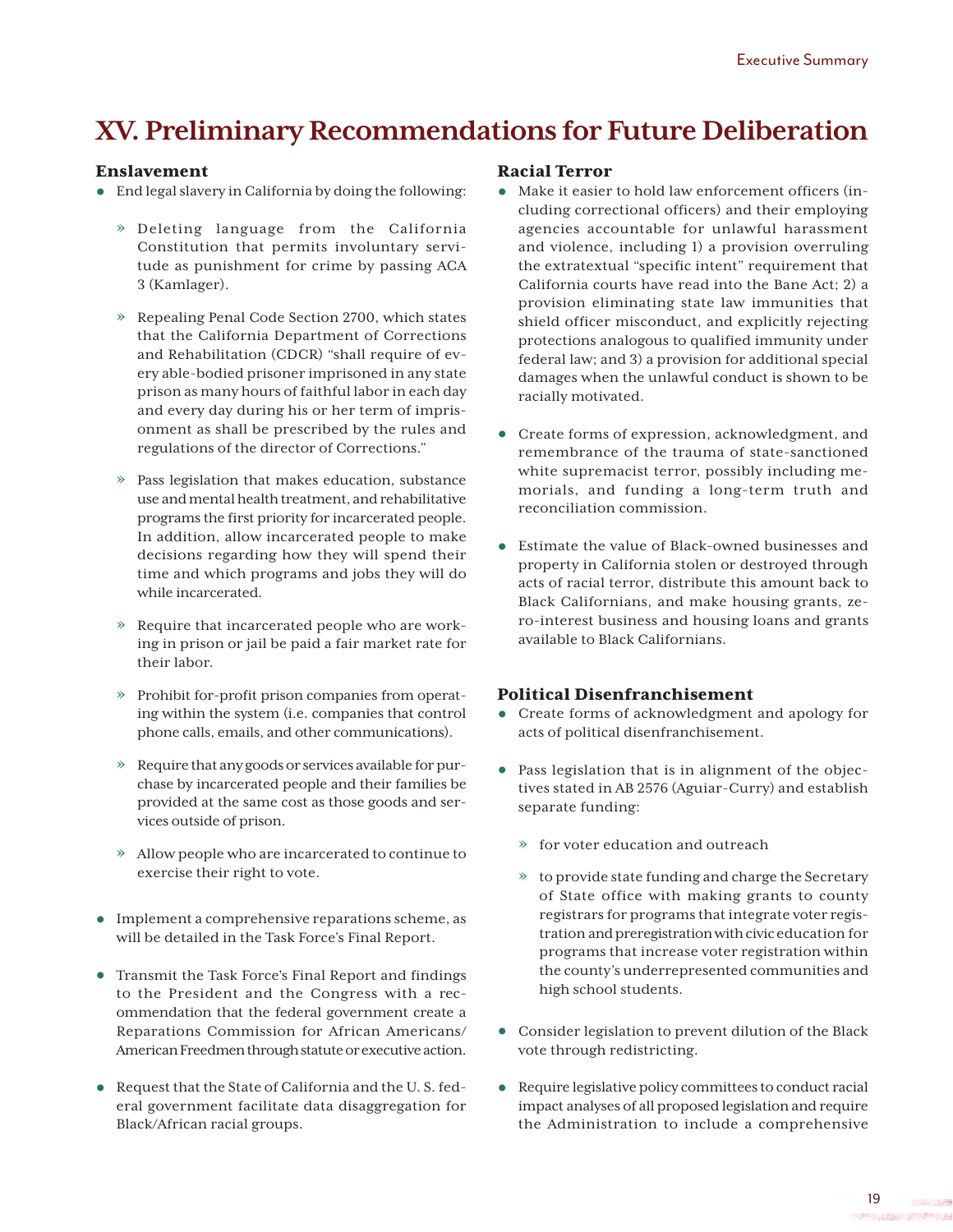racial impact analysis for all budget proposals and proposed regulations.

**•** Allow individuals with felony convictions to serve on juries and prohibit judges and attorneys from excluding jurors solely for having a criminal record.

#### **Housing Segregation**

- **•** Identify and eliminate anti-Black housing discrimination policies practices.
- **•** Compensate individuals forcibly removed from their homes due to state action, including but not limited to park construction, highway construction, and urban renewal.
- **•** Prevent current banking and mortgage related discrimination, including but not limited to discriminatory actions as a result of artificial intelligence and automated data analytics.
- **•** Repeal Article 34 of the California Constitution.
- **•** Repeal or counteract the effects of crime-free housing policies that disproportionately limit Black residents' access to housing.
- **•** Establish a state-subsidized mortgage system that guarantees low interest rates for qualified California Black mortgage applicants.
- **•** Identify previous, and eliminate current, policies and practices that overwhelmingly contribute to the vast overrepresentation of African Americans among the unhoused population.
- **•** Identify and eliminate any policies with blatant anti-black residency requirements or preferences; invalidate and deem unlawful, any contract with anti-Black racial covenants.
- Provide clean and secure public housing for vulnerable populations including those persons who are formerly incarcerated, in the foster care system, and unhoused individuals.
- **•** Provide development incentives for businesses that provide healthy foods, specifically grocery stores, in predominantly-Black neighborhoods to address increasingly prevalent food swamps.

#### Separate and Unequal Education

- **•** Add Black students to the existing three student groups listed in the Supplemental Grants provisions of the Local Control Funding Formula (LCFF). Methodically guide this funding to provide instructional supports, enrichment, and counseling to Black students.
- **•** Identify and eliminate racial bias and discriminatory practices in standardized testing, inclusive of statewide K-12 proficiency assessments, undergraduate and postgraduate eligibility assessments, and professional career exams (ex. STAR, ACT, SAT, LSAT, GRE, MCAT, State Bar Exam).
- **•** Provide funding for free tuition to California colleges and universities.
- **•** Provide funding for African American/American Freedmen owned and controlled K-12 schools, colleges and universities, trade and professional schools.
- **•** Adopt mandatory curriculum for teacher credentialing that includes culturally responsive pedagogy, anti-bias training, and restorative practices and develop strategies to proactively recruit African American teachers to teach in K-12 public schools.
- **•** Reduce arbitrary segregation within California public schools and the resulting harms to Black students at majority-nonwhite under-resourced schools, by creating porous school district boundaries that allow students from neighboring districts to attend.
- **•** Increase the availability of inter-district transfers to increase the critical mass of diverse students at each school so that students are assigned, or able to attend, public schools based on factors independent of their parents' income level and ability to afford housing in a particular neighborhood or city.
- **•** Provide scholarships for Black high school graduates to cover four years of undergraduate education (similar to the G.I. Bill model) to address specific and ongoing discrimination faced in California schools.
- **•** Implement systematic review of public and private school disciplinary records to determine levels of racial bias and require all schools to implement racially equitable disciplinary practices.
- **•** Require that curriculum at all levels and in all subjects be inclusive, free of bias, and honor the contributions

20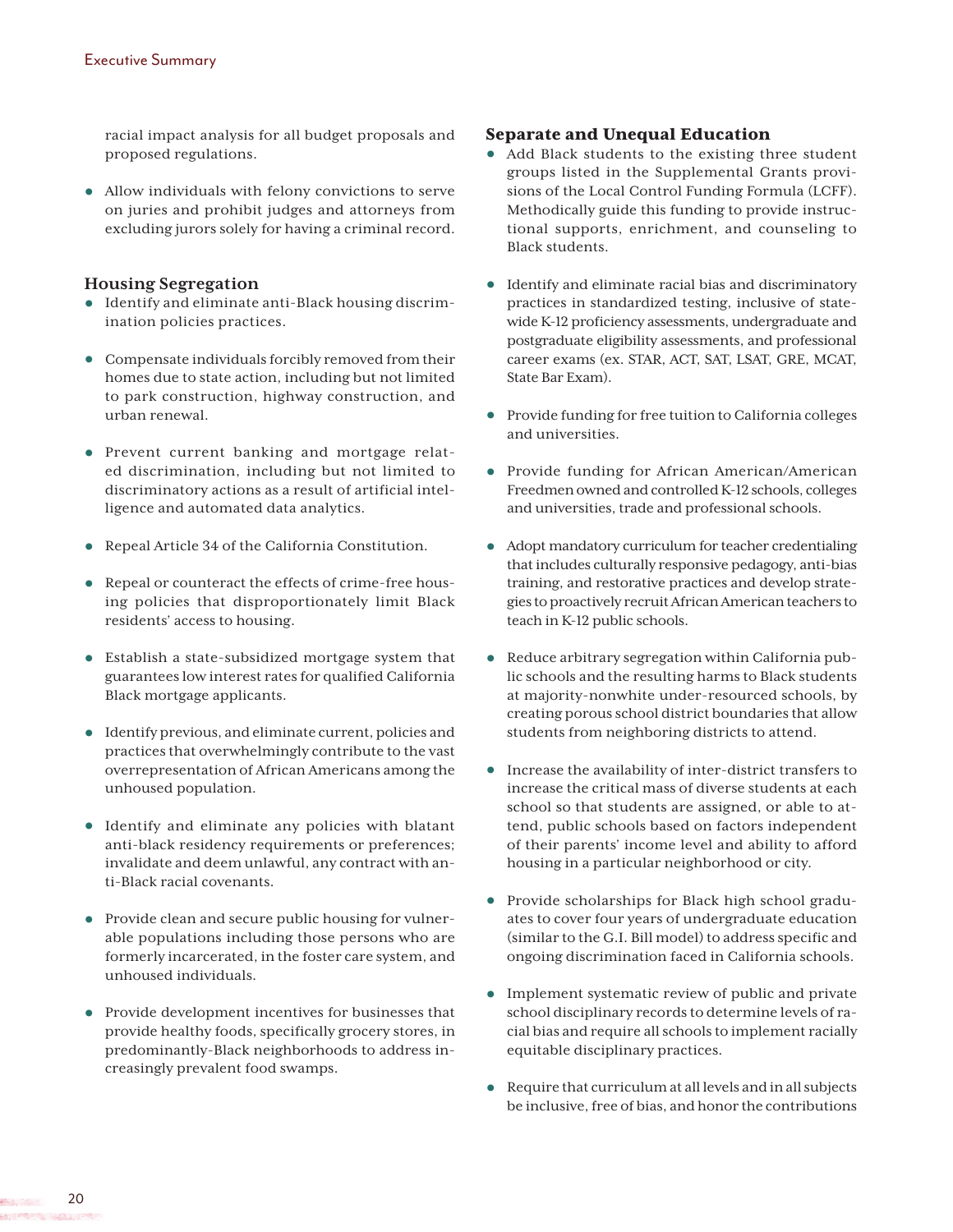and experiences of all peoples regardless of ethnicity, race, gender, or sexual orientation.

- **•** Advance the timeline for ethnic studies classes in public and private high schools
- **•** Adopt a K-12 Black Studies curriculum that introduces students to concepts of race and racial identity; accurately depicts historic racial inequities and systemic racism; honors Black lives, fully represents contributions of Black people in society, and advances the ideology of Black liberation.
- **•** Encourage identification and support of teachers who give culturally nurturing instructions and adopt new models for teacher development to improve teacher habits in the classroom.
- **•** Improve funding and access for educational opportunities for all incarcerated people in both juvenile and adult correctional facilities.

## Racism in Environment and Infrastructure

- **•** Identify and address the impact of environmental racism on predominantly Black communities including, but not limited to, unequal exposure to pollutants associated with roadway and heavy truck traffic, oil drilling, drinking water contamination, and current or former heavily-industrial and other potential pollutants in Black neighborhoods.
- **•** Require and fund the statewide planting of trees to create shade equity and minimize heat islands in Black neighborhoods.
- **•** Ensure that state and local allocation of resources to public transit systems is equitable on a per-rider basis for methods of transit that are disproportionately utilized by low-income, urban, and Black residents.
- **•** Support development of policies and practices that limit the unequal citing of vice retail businesses (e.g., liquor stores, tobacco retail) in Black neighborhoods.
- **•** Support Black neighborhoods to develop policies and practices that promote locating healthy retailers (e.g., grocery stores, farmers markets) within Black neighborhoods.
- **•** Support the work of community-based organizations in identifying Black resident interests and needs within neighborhoods (e.g., farmers markets, public transportation).
- **•** Support the work of community-based organizations to ensure safe access to neighborhood-level physical activity spaces (e.g., public parks).
- **•** Reduce the density of food swamps (i.e., high densities of fast-food restaurants) in Black neighborhoods.
- **•** Introduce climate change mitigation and adaptive capacity strategies and measures (e.g., cooling centers, increasing greenspaces that reduce urban heat island effects and air pollutant concentrations).
- **•** Equalize community benefit infrastructure funding among Black and white neighborhoods (i.e. bike trails, drinking water pipes, sidewalks, etc.)

## Pathologizing Black Families

- **•** Compensate families who were denied familial inheritances by way of racist anti-miscegenation statutes, laws, or precedents, that denied Black heirs resources they would have received had they been white.
- **•** Realign federal Temporary Assistance to Needy Families funding devoted to direct assistance to impoverished families in order to provide greater funding to poor Black families that have historically been denied equal welfare benefits pursuant to a variety of subversive racist policies and practices.
- **•** Address the severely disparate involvement of Black families within the child welfare and foster care systems.
- **•** Review and adopt policies that caregivers in the child welfare system are allowed to meet the requirements and have access to resources to care for family members.
- **•** Ensure that Black men and women have access to effective, high quality, trauma-informed, culturally competent intimate partner and/or guardian violence treatment and services outside of the criminal legal system.
- **•** Eliminate past-due child support owed to the government for non-custodial parents.
- **•** Eliminate the collection of child support as a means to reimburse the state for current or past government assistance.
- **•** Ensure that all child support payments are provided directly to the custodial parent and the child.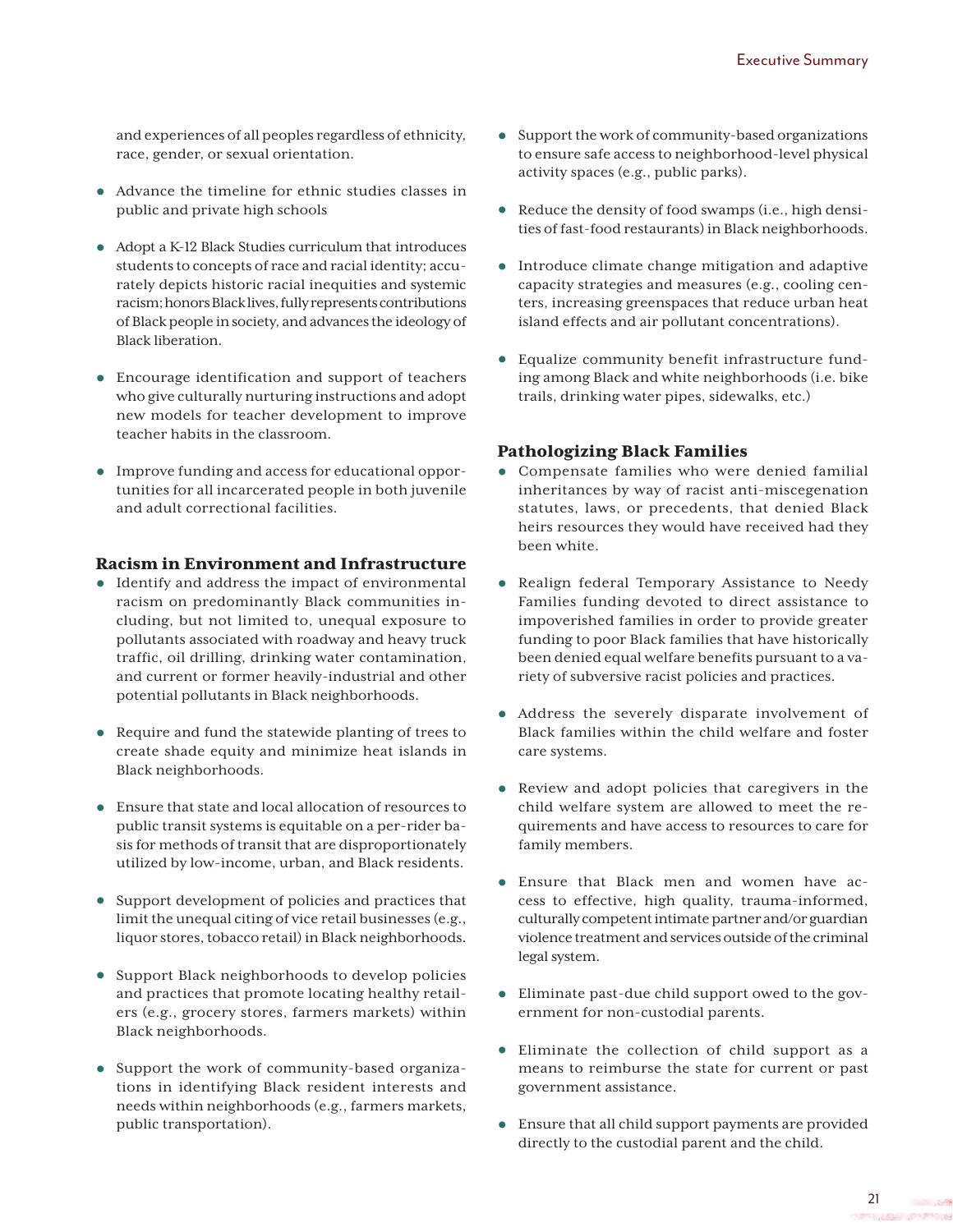- **•** Eliminate the annual interest charged for past due child support.
- **•** Allow incarcerated parents, when appropriate, to strengthen and maintain their relationships with their children by doing the following:
	- » Provide on-going wrap around family reunification and maintenance services to incarcerated people and their families.
	- » Provide mental health support designed specifically to heal trauma and strengthen family ties, including both individual and family treatment when needed.
	- » Develop spaces and programs for incarcerated people to spend time with their children in non-institutional, non-punitive settings when appropriate.
	- » Prohibit the state prison system and local jails from cancelling family visits as a form of punishment.
	- » Require that all visitation policies be culturally competent, trauma-informed, and non-threatening for the family members.
	- » Allow free telephone and video calls to allow incarcerated parents to maintain connections to their children and other family members, for cases not involving domestic or familial abuse.
	- » Accommodate telephone and video meetings between incarcerated parents and their children's caregivers, physicians, and teachers to allow parents to participate in decision making regarding their children's care, needs, and education.

# Control Over Creative Cultural and Intellectual Life

- **•** Identify and eliminate anti-Black discrimination policies in the areas of artistic, cultural, creative, athletic, and intellectual life.
- **•** Provide financial restitution and compensation to athletes or their heirs for injuries sustained in their work if those injuries can be linked to anti-Black discrimination policies.
- **•** Compensate individuals who have been deprived of rightful profits for their artistic, creative, athletic, and intellectual work.
- **•** Identify and eliminate discrimination in the industries of art, culture, invention, sports, leisure, and business,

including but not limited to: ensuring access to patents and royalties for cultural, intellectual, and artistic production; prohibiting discrimination and glass ceilings that harm Black artists and entrepreneurs; removing anti-Black memorials and monuments; placing clear restrictions on the use of artistic works in disciplinary or law enforcement actions; and providing a pathway to compensation for student athletes.

# Stolen Labor and Hindered Opportunity

- **•** Identify and eliminate racial bias in employment and advancement, especially for Black Californians seeking public employment or promotion to higher-paying positions in government. Pass legislation to advance pay equity.
- **•** Adopt a clean slate policy for both young people and adults to ensure that eligible criminal record expungements are done quickly and equitably.
- **•** Remove unnecessary barriers to employment for individuals with criminal records.
- **•** Raise the minimum wage and require scaling-up of the minimum wage for more experienced workers, require provision of health benefits and paid time off, and provide other missing protections for workers in food and hospitality services, agricultural, food processing, and domestic worker industries.
- **•** Require or incentivize private and public employers to undergo training regarding bias in employment practices and measures to address bias in hiring, promotion, pay, and workplace practices.
- **•** Create a fund to support the development and sustainment of Black-owned businesses and eliminate barriers to licensure that are not strictly necessary and that harm Black workers.
- **•** Create and fund intensive training programs that enable Black Californians to access employment opportunities from which they have been excluded.
- **•** Ban employment practices that lock in and perpetuate historic and continuing discrimination and should make eligibility for public contracts contingent on elimination of employment practices that disproportionately harm Black workers.
- **•** Address disparities in transportation that limit access to jobs.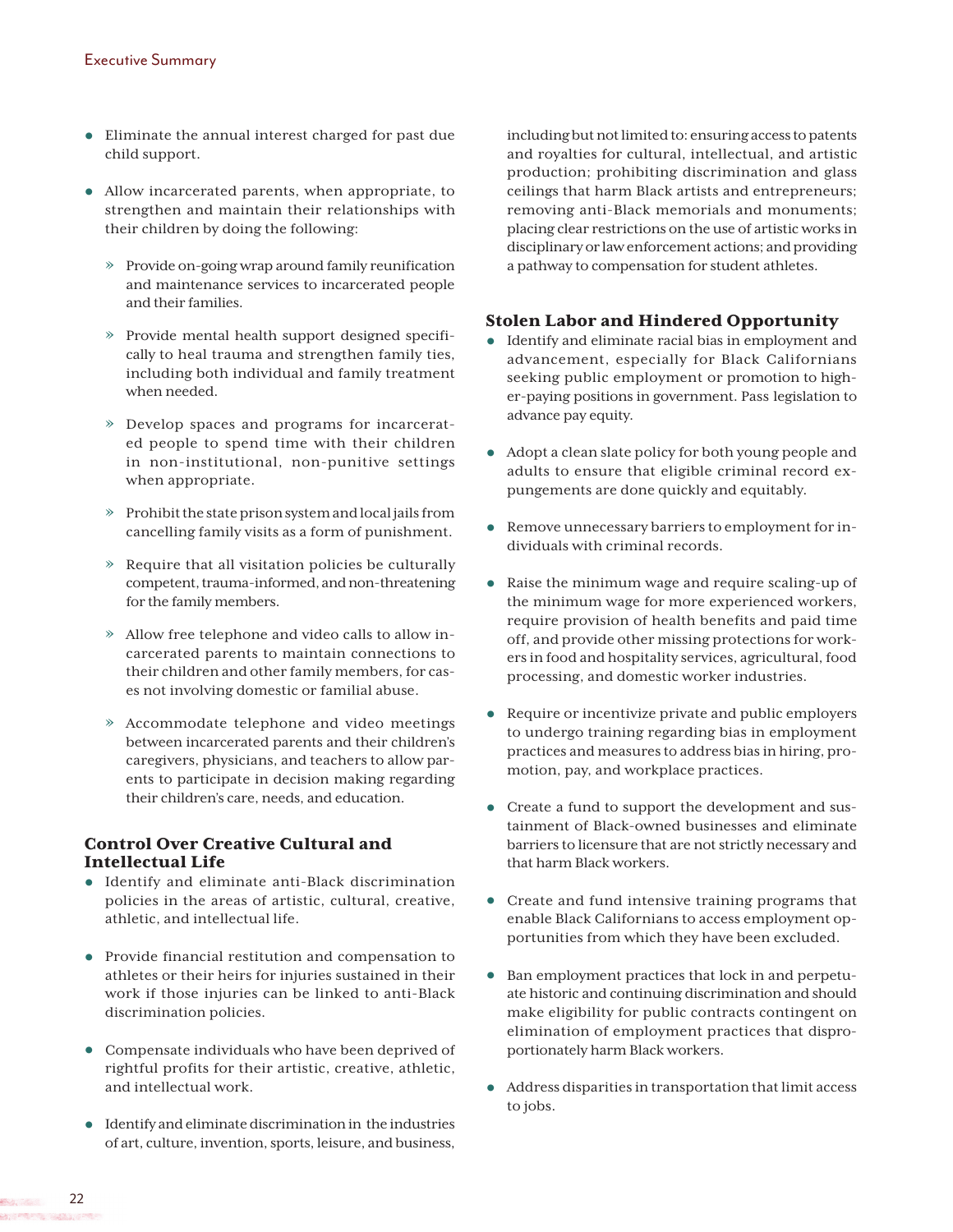**•** Increase funding to the California Department of Fair Employment and Housing and other relevant state agencies to effectively enforce civil rights laws and regulations.

## An Unjust Legal System

- **•** Eliminate discriminatory policing and particularly killings, use of force, and racial profiling of African Americans.
- **•** Eliminate and reverse the effects of discrimination within the criminal justice system including, reviewing the cases of incarcerated African Americans in order to determine whether they have been wrongfully convicted or have received longer or harsher sentences than white people convicted of the same or similar crimes.
- **•** Review the security level determinations made by the California Department of Corrections and Rehabilitation in order to eliminate and reverse anti-Black discriminatory policies and decisions that have resulted in a disproportionate number of Black incarcerated people being identified as members of security threat groups, held in segregated housing, or housed in higher security levels than their white peers.
- **•** Prevent discrimination by algorithms in new policing technologies.
- **•** Eliminate the racial disparities in police stops.
- **•** Eliminate the racial disparities in criminal sentencing and the over incarceration of African Americans.
- **•** Eliminate the over-policing of predominantly Black communities.
- **•** Eliminate the racial disparities and discrimination against African Americans in the parole hearing process (including in the criminal risk assessments used to determine suitability for parole).
- **•** Eliminate both implicit and explicit bias in the criminal justice system, including implementing training and accountability for prosecutors, judges, parole commissioners, and parole and probation officers.
- **•** Reduce the scope of law enforcement jurisdiction within the public safety system and shift more funding for prevention and mental health care.
- **•** Invest in institutions that reduce the likelihood of criminal activity such as care based services, youth

development, job training and increasing the minimum wage.

**•** Require the Board of State and Community Corrections (BSCC), CDCR, the Judicial Council and the Commission on Peace Officer Standards and Training, and the Board of Parole Hearings to work with the Attorney General to collect comprehensive data on policing, convictions, sentencing, and incarceration, including the use of less lethal weapons by law enforcement and demographic characteristics on a regular (monthly, quarterly, annual) basis. As part of the data collection, mandate that law enforcement (at all levels) report the data accurately and in a timely manner. In addition, require that the data be made available through an open data system that can be accessed and downloaded by researchers, advocates, policy makers and the public.

# Mental & Physical Harm and Neglect

- **•** Eliminate anti-Black healthcare laws and policies and anti-Black discrimination in healthcare.
- **•** Compensate, both financially and with cost-free high quality comprehensive services and supports, individuals whose mental and physical health has been permanently damaged by anti-Black healthcare system policies and treatment, including, but not limited to, those subjected to forced sterilization, medical experimentation, racist sentencing disparities, police violence, environmental racism, and psychological harm from race-related stress.
- **•** Identify and eliminate discrimination and systemic racism, including but not limited to, discrimination by healthcare providers; inequity in access to healthcare; inaccessibility of health insurance; funding needs of health-focused community organizations; the dearth of clinical research on health conditions that affect African Americans; the underrepresentation of African Americans among medical and mental health providers; and the lack of race-conscious public health policy.
- **•** Create free healthcare programs.
- **•** Provide ongoing medical education, particularly on illnesses and other issues that historically impact health of African Americans; provide medical clinics.
- **•** Implement Medi-Cal reforms to increase flexibility for the use of community evidence practices designed, tested and implemented by the Black community and